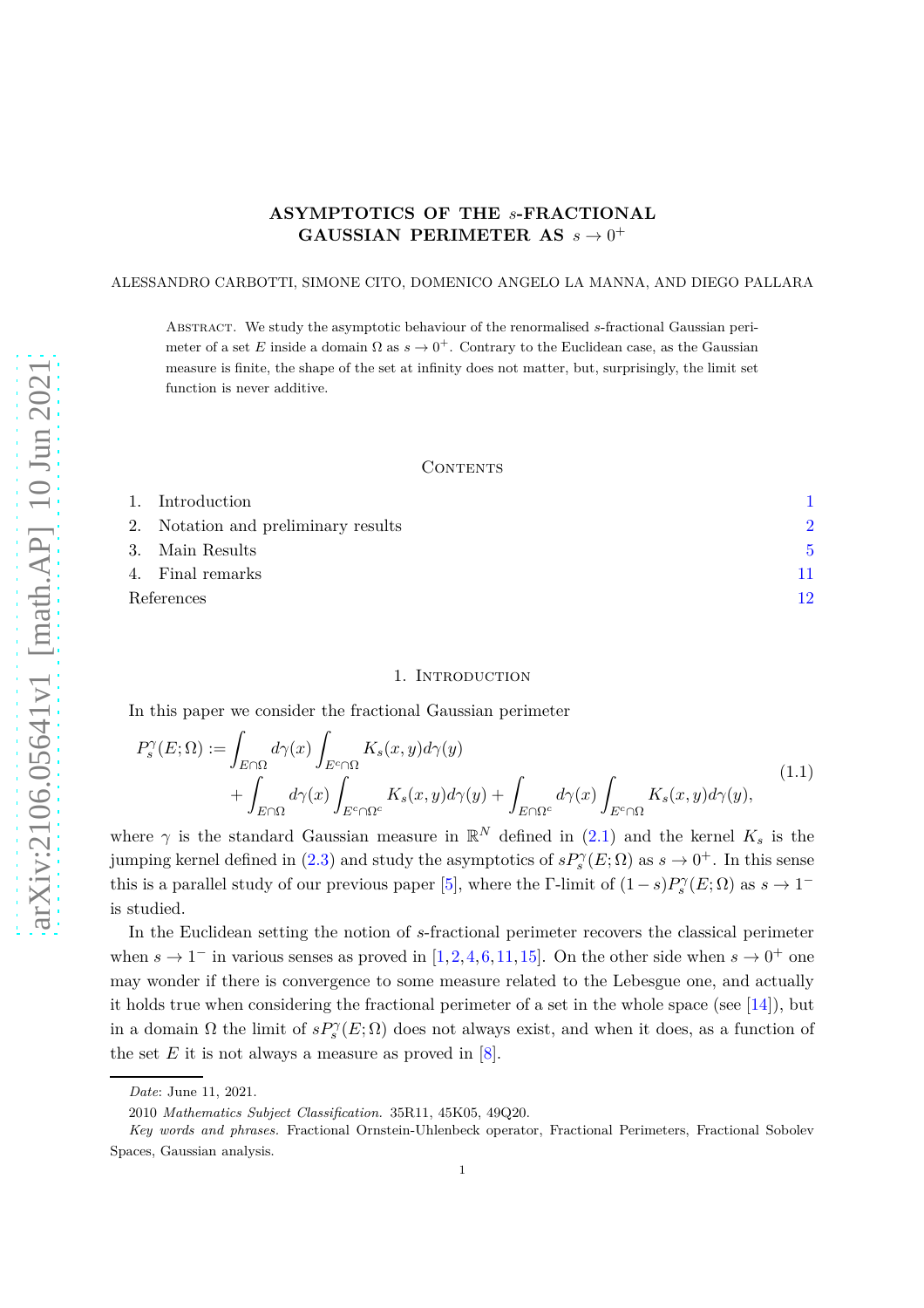The main result of this paper consists in the computation of the limit

<span id="page-1-2"></span>
$$
\mu(E) := \lim_{s \to 0^+} s P_s^{\gamma}(E; \Omega) \tag{1.2}
$$

and the analysis of the set function  $\mu$ . The Gaussian case is different from the Euclidean case treated in  $[8]$ . Indeed, the limit in  $(1.2)$  always exists under the only assumption that  $P_{s_0}^{\gamma}(E;\Omega) < \infty$  for some  $s_0 \in (0,1)$  and it is not affected neither by the behaviour at infinity of the set *E* nor on the unboundedness and  $C^{1,\alpha}$  regularity of  $\Omega$ . Nevertheless, in the limit cases  $E \subset \Omega$  or  $\Omega = \mathbb{R}^N$  we dot not recover at the limit the Gaussian measure of  $E$ , but rather  $2\gamma(E)\gamma(E^c)$ , a result that is is coherent with the fact that, whenever it exists,  $\mu(E) = \mu(E^c)$ . A related result in the Euclidean setting is the Maz'ya-Shaposhnikova approximation theorem proved in [\[14\]](#page-12-1) in the framework of fractional Sobolev spaces  $W^{s,p}(\mathbb{R}^N)$ . We prove in Theorem [3.1](#page-4-1) an analogous result in the Gaussian case,  $p = 2$ . Our result is intrinsecally different with respect to its Euclidean counterpart concerning both the methods and the result, since in the Gaussian case the Ornstein-Uhlenbeck operator has compact resolvent (hence we can use a series expansion) and the constants are eigenfunctions relative to the 0 eigenvalue.

In the following, we denote by  $\mathcal E$  the family of sets  $E \subset \mathbb R^N$  such that the limit in [\(1.2\)](#page-1-2) exists which is defined as

$$
\mathcal{E} := \left\{ E \in \mathcal{M}(\mathbb{R}^N) \quad \text{s.t.} \quad \exists s_0 \in (0,1) \quad \text{s.t.} \quad P_{s_0}^{\gamma}(E;\Omega) < \infty \right\}.
$$

We stress that, differently from  $[8]$ , we do not need to complement  $\mathcal E$  with a control of the behaviour at infinity of its elements. Let us state the main result of the present paper.

**Main Theorem.** Let  $\Omega \subset \mathbb{R}^N$  an open connected set with Lipschitz boundary. Then for any  $E \subset \mathbb{R}^N$  *measurable set such that*  $P_{s_0}^{\gamma}(E;\Omega) < \infty$  *for some*  $s_0 \in (0,1)$  *the limit*  $(1.2)$  *exists and it holds*

$$
\mu(E) = 2(\gamma(E)\gamma(\Omega \setminus E) + \gamma(E \cap \Omega)\gamma(E^c \cap \Omega^c)). \tag{1.3}
$$

In Section [2](#page-1-0) we introduce the main tools and definitions. In Section [3](#page-4-0) we firstly prove our Main Theorem by stating and proving the ancillary Propositions [3.3](#page-5-0) and [3.4](#page-6-0) and we show some properties of the limit set function  $\mu$ . In the last Section [4](#page-10-0) we prove that for the Gaussian fractional perimeter defined and used in [\[7\]](#page-11-8) the asymptotics for  $s \to 0^+$  is trivial.

## 2. NOTATION AND PRELIMINARY RESULTS

<span id="page-1-0"></span>For  $N \in \mathbb{N}$  we denote by  $\gamma$  the Gaussian measure on  $\mathbb{R}^N$ 

<span id="page-1-1"></span>
$$
\gamma := \frac{1}{(2\pi)^{N/2}} e^{-\frac{|\cdot|^2}{2}} \mathscr{L}^N,\tag{2.1}
$$

where  $\mathscr{L}^N$  is the Lebesgue measure. With a little abuse of notation we denote by  $\gamma$  both the measure and its density with respect to  $\mathscr{L}^N$ . Moreover, in the sequel we use the measure  $\lambda := \frac{1}{(2\pi)^{N/2}} e^{-\frac{|x|^2}{4}} \mathscr{L}^N.$ 

In order to define the fractional perimeter, we introduce the Ornstein-Uhlenbeck semigroup, its generator  $\Delta_{\gamma}$ , the fractional powers of the generator and the functional setting.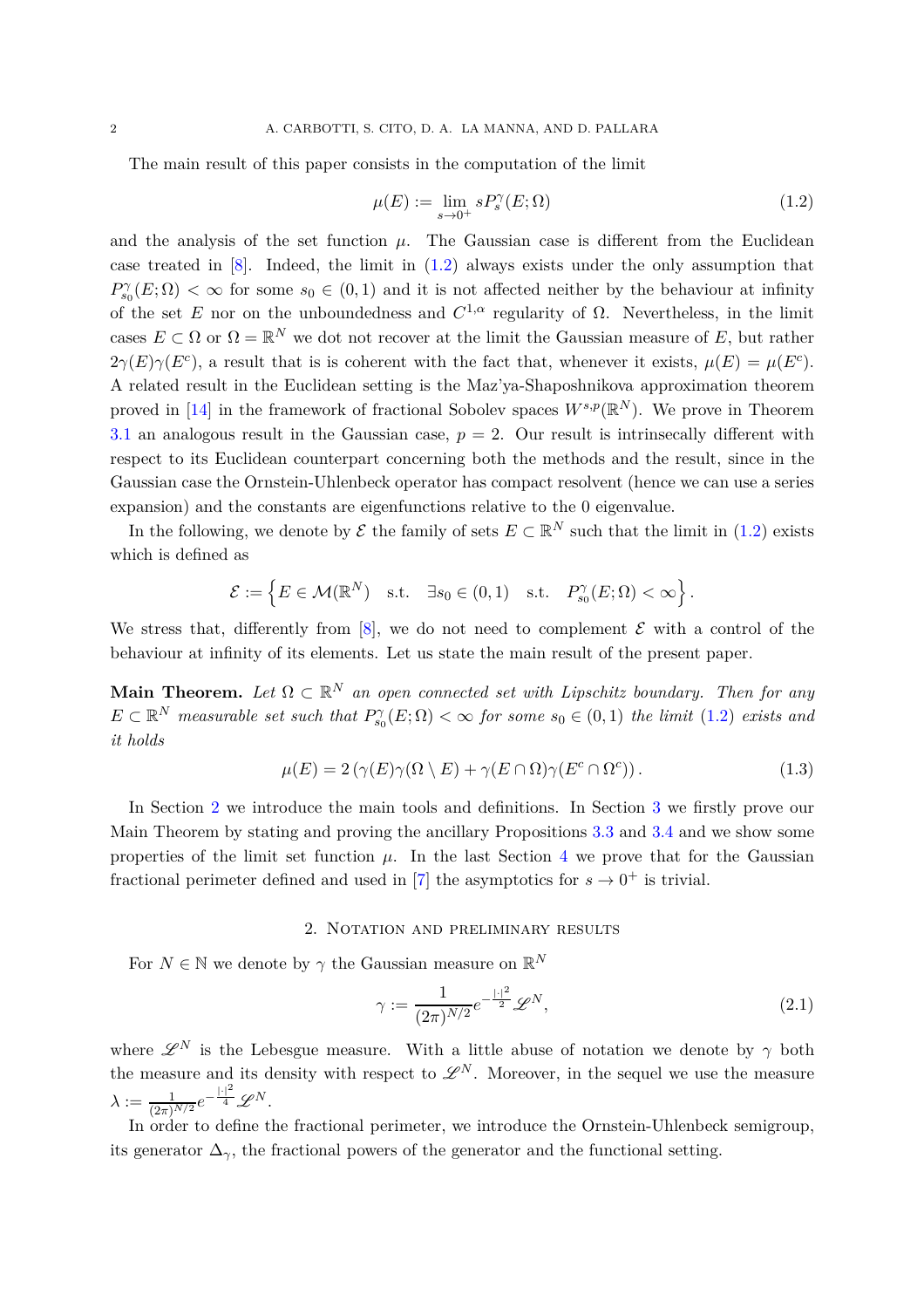**Definition 2.1.** Let  $t > 0$  and  $x \in \mathbb{R}^N$ . For  $u \in L^1_\gamma(\mathbb{R}^N)$  we define the Ornstein-Uhlenbeck semigroup as

$$
e^{t\Delta_{\gamma}}u(x) := \int_{\mathbb{R}^N} M_t(x, y)u(y)d\gamma(y)
$$

where  $M_t(x, y)$  denotes the Mehler kernel

$$
M_t(x,y) := \frac{1}{(1 - e^{-2t})^{N/2}} \exp\left(-\frac{e^{-2t}|x|^2 - 2e^{-t}x \cdot y + e^{-2t}|y|^2}{2(1 - e^{-2t})}\right),
$$

which satisfies

$$
e^{t\Delta_{\gamma}}1 = \int_{\mathbb{R}^N} M_t(x, y) d\gamma(y) = 1,
$$

for any  $t > 0$  and any  $x \in \mathbb{R}^N$ .

The generator of  $e^{t\Delta_{\gamma}}$  acts on sufficiently smooth functions as

$$
\Delta_{\gamma} u = \Delta u - x \cdot Du
$$

and is called Ornstein-Uhlenbeck operator; see e.g. [\[12\]](#page-11-9) and the references therein for the main properties of  $e^{t\Delta_{\gamma}}$  and  $\Delta_{\gamma}$ .

Since  $-\Delta_{\gamma}$  is a positive definite and selfadjoint operator which generates a  $C_0$ -semigroup of contractions in  $L^2_\gamma(\mathbb{R}^N)$ , we can define its fractional powers by means of spectral decomposition via the Bochner subordination formula. In particular, for  $s \in (0,1)$  and  $x \in \mathbb{R}^N$  the fractional Ornstein-Uhlenbeck operator is defined as

$$
(-\Delta_{\gamma})^{s}u(x) := \frac{1}{\Gamma(-s)} \int_{0}^{\infty} \frac{e^{t\Delta_{\gamma}}u(x) - u(x)}{t^{s+1}} dt
$$
  
\n
$$
= \frac{1}{\Gamma(-s)} \int_{0}^{\infty} \frac{dt}{t^{s+1}} \int_{\mathbb{R}^{N}} M_{t}(x, y)(u(y) - u(x)) d\gamma(y)
$$
  
\n
$$
= \frac{1}{|\Gamma(-s)|} \int_{\mathbb{R}^{N}} (u(x) - u(y)) K_{2s}(x, y) d\gamma(y),
$$
\n(2.2)

<span id="page-2-1"></span>where for  $\sigma > 0$  we have set

<span id="page-2-0"></span>
$$
K_{\sigma}(x,y) := \int_0^\infty \frac{M_t(x,y)}{t^{\frac{\sigma}{2}+1}} dt,\tag{2.3}
$$

and the right-hand side in  $(2.2)$  has to be intended in the Cauchy principal value sense. Notice that the integrability of the function

$$
(0, \infty) \ni t \mapsto \frac{M_t(x, y)}{t^{\frac{sp}{2} + 1}}
$$

near zero, for any  $x, y \in \mathbb{R}^N$ ,  $x \neq y$ , is ensured by the fact that

$$
\lim_{t \to 0^+} \frac{M_t(x, y)}{H_t(|x - y|)} = (2\pi)^{N/2} e^{\frac{|x|^2}{4}} e^{\frac{|y|^2}{4}} \quad \text{for any} \quad x, y \in \mathbb{R}^N,
$$
\n(2.4)

where, for  $r \geq 0$ ,  $H_t$  is the Gauss-Weierstrass kernel  $H_t(r) := \frac{e^{-\frac{r^2}{4t}}}{(4\pi t)^{N/2}}$ .

**Definition 2.2.** Let  $s \in (0,1)$  and  $1 \leq p < \infty$ . We define the fractional Gaussian Sobolev space  $W^{s,p}_{\gamma}(\mathbb{R}^N)$  as

$$
W^{s,p}_{\gamma}(\mathbb{R}^N):=\left\{u\in L^p_{\gamma}(\mathbb{R}^N);\ [u]_{W^{s,p}_{\gamma}(\mathbb{R}^N)}<\infty\right\},\
$$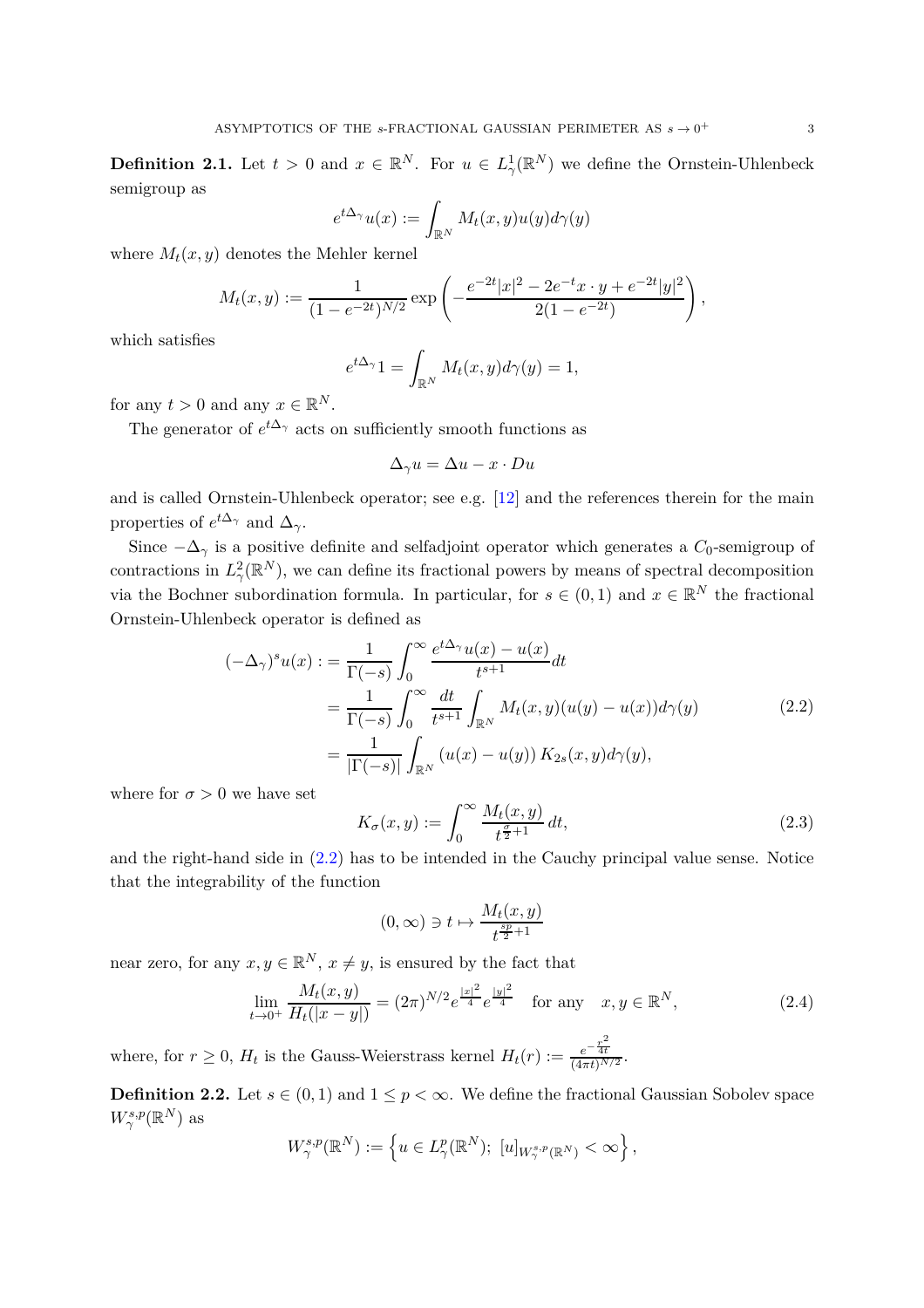where

$$
[u]_{W^{s,p}_\gamma(\mathbb R^N)}:=\left(\int_{\mathbb R^N}d\gamma(x)\int_{\mathbb R^N}|u(x)-u(y)|^pK_{sp}(x,y)d\gamma(y)\right)^{1/p},
$$

and  $K_{sp}$  is defined in [\(2.3\)](#page-2-0) with  $\sigma = sp$ . When  $p = 2$ , as usual we use the notation  $H^s_{\gamma}(\mathbb{R}^N)$ instead of  $W^{s,2}_{\gamma}(\mathbb{R}^N)$ .

For the sake of completeness we recall that the Gaussian perimeter of a measurable set *E* in a Lipschitz open connected set  $\Omega$  is defined by

<span id="page-3-2"></span>
$$
P^{\gamma}(E;\Omega) = \sup \left\{ \int_{E} \left( \operatorname{div} \varphi - \varphi \cdot x \right) \, d\gamma(x) : \varphi \in C_c^{\infty}(\Omega; \mathbb{R}^N), \ \|\varphi\|_{\infty} \le 1 \right\}.
$$
 (2.5)

Now, we make more precise the definition of Gaussian fractional perimeter  $(1.1)$  given in Section [1.](#page-0-0)

**Definition 2.3.** Let  $\Omega \subset \mathbb{R}^N$  be a connected open set with Lipschitz boundary, and  $E \subset \mathbb{R}^N$  a measurable set. We define the Gaussian *s*-perimeter of  $E$  in  $\Omega$  as

$$
P_s^{\gamma}(E;\Omega) := P_s^{\gamma,L}(E;\Omega) + P_s^{\gamma,NL}(E;\Omega),
$$

where the *local part* is

$$
P_s^{\gamma,L}(E;\Omega) := \int_{E \cap \Omega} d\gamma(x) \int_{E^c \cap \Omega} K_s(x,y) d\gamma(y),
$$

and the *nonlocal part* is

$$
P_s^{\gamma,NL}(E;\Omega) := \int_{E \cap \Omega} d\gamma(x) \int_{E^c \cap \Omega^c} K_s(x,y) d\gamma(y) + \int_{E \cap \Omega^c} d\gamma(x) \int_{E^c \cap \Omega} K_s(x,y) d\gamma(y).
$$

Using the symmetry of the kernel  $K_s$  we immediately notice that  $P_s^{\gamma}(E^c;\Omega) = P_s^{\gamma}(E;\Omega)$  for any measurable set *E*. If  $\Omega = \mathbb{R}^N$  we simply write  $P_s^{\gamma}(E)$  instead of  $P_s^{\gamma}(E;\mathbb{R}^N)$ . We notice that if  $E \subset \Omega$  or  $E^c \subset \Omega$  we have that  $P_s^{\gamma}(E; \Omega) = P_s^{\gamma}(E)$ .

In the sequel, for  $A, B$  measurable and disjoint sets, we denote with  $L_s^{\gamma}(A, B)$  the (*s*-Gaussian) interaction functional

$$
L_s^{\gamma}(A, B) := \int_A d\gamma(x) \int_B K_s(x, y) d\gamma(y).
$$
 (2.6)

Using this notation we have

$$
P_s^{\gamma}(E;\Omega) = L_s^{\gamma}(E \cap \Omega, E^c \cap \Omega) + L_s^{\gamma}(E \cap \Omega, E^c \cap \Omega^c) + L_s^{\gamma}(E \cap \Omega^c, E^c \cap \Omega).
$$

It is useful the following integration by parts formula proved for instance in [\[5\]](#page-11-1)

<span id="page-3-0"></span>
$$
\frac{1}{2}[u]_{H_{\gamma}^{s}(\mathbb{R}^{N})}^{2} = \int_{\mathbb{R}^{N}} u(-\Delta_{\gamma})^{s} u d\gamma.
$$
 (2.7)

The kernel  $K_s$  satisfies the following estimates (see  $[5,$  Lemmas 2.8, 2.9]).

**Lemma 2.4.** For any  $x, y \in \mathbb{R}^N$  and for any  $s \in (0, 1)$  we have

<span id="page-3-1"></span>
$$
K_s(x,y) \ge \frac{C_{N,s}}{|x-y|^{N+s}},\tag{2.8}
$$

*where*  $C_{N,s} := 2^{s + \frac{N}{2}} \Gamma\left(\frac{s+N}{2}\right)$  $\left(\frac{+N}{2}\right)$ , and

$$
K_s(x,y) \le e^{\frac{|x|^2}{4}} e^{\frac{|y|^2}{4}} \tilde{K}_s(|x-y|), \tag{2.9}
$$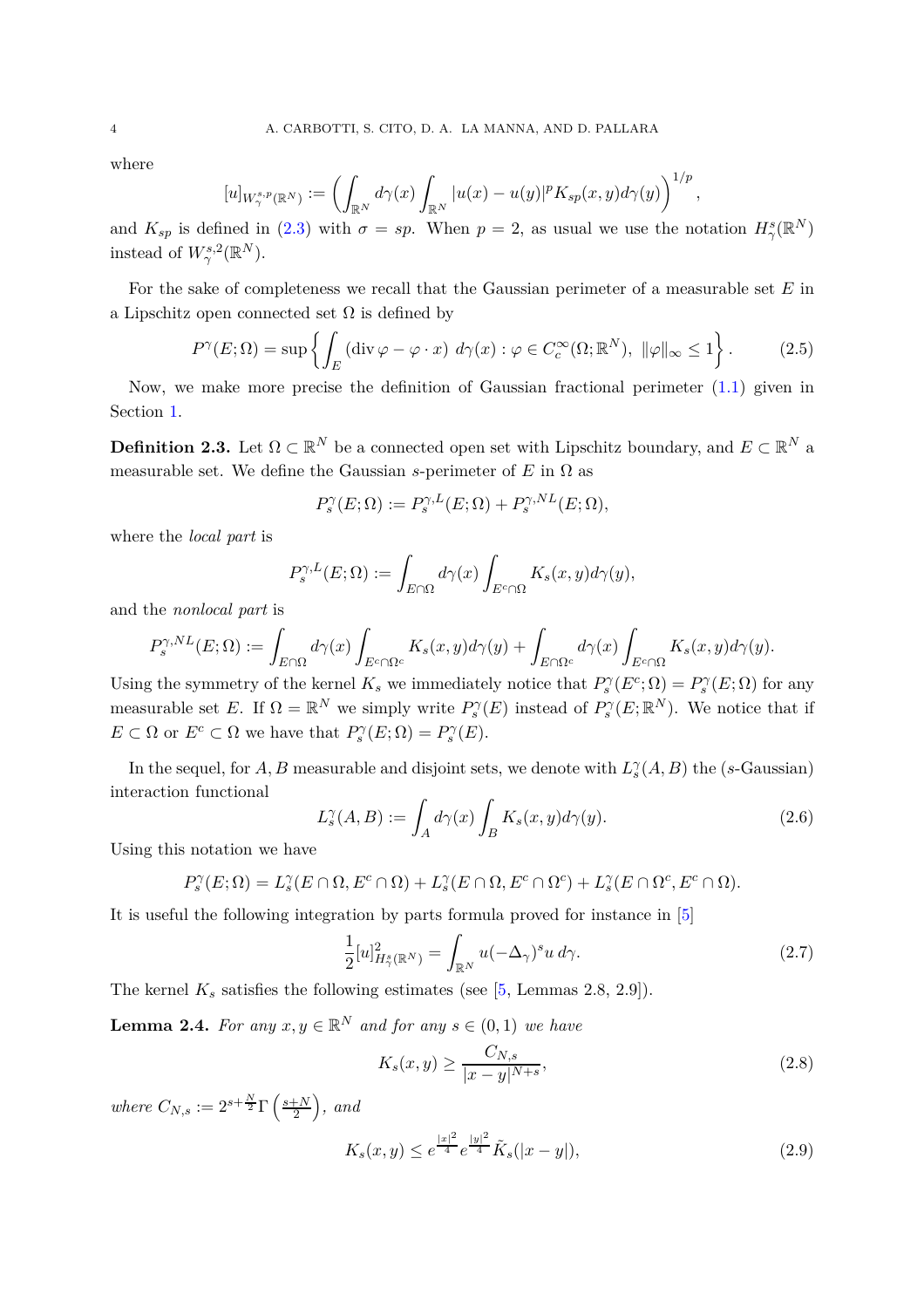*where, for any*  $r \geq 0$ ,  $\tilde{K}_s$  *denotes the decreasing kernel* 

$$
\tilde{K}_s(r) := \int_0^\infty \exp\left(-\frac{e^t r^2}{2(e^{2t} - 1)}\right) \frac{dt}{t^{\frac{s}{2}+1} (1 - e^{-2t})^{N/2}}.
$$

## 3. Main Results

<span id="page-4-0"></span>We begin this section by proving the analogous of  $[14,$  Theorem 3 in the case  $p = 2$  in the Gaussian setting. Notice that our proof exploits the Hilbert structure of  $H^s_\gamma(\mathbb{R}^N)$  and the compactness of the resolvent of  $\Delta_{\gamma}$ . For  $p \neq 2$  the proof is more delicate and requires explicit estimates on the kernel joint with a Hardy-type inequality (see [\[10,](#page-11-10) Subsection 2.1]).

<span id="page-4-1"></span>**Theorem 3.1** (Maz'ya-Shaposhnikova approximation in  $H^s_\gamma(\mathbb{R}^N)$ ). Let  $s_0 \in (0,1)$  and  $u \in$  $H^{s_0}_{\gamma}(\mathbb{R}^N)$ *. Then it holds that* 

$$
\lim_{s \to 0^+} s[u]_{H^s_{\gamma}(\mathbb{R}^N)}^2 = 2 \left( \|u\|_{L^2_{\gamma}(\mathbb{R}^N)}^2 - \left| \int_{\mathbb{R}^N} u \, d\gamma \right|^2 \right).
$$

*Proof.* Let us notice that since  $u \in L^2_\gamma(\mathbb{R}^N)$ , we can write it in terms of the orthonormal basis of eigenfunctions B of  $(-\Delta_{\gamma})^s$  given by Hermite polynomials (see for instance [\[9\]](#page-11-11)), i.e. B =  ${H_n}_{n\in\mathbb{N}_0}$ , with  $H_0 \equiv 1$  on  $\mathbb{R}^N$ . We recall that on the whole of  $\mathbb{R}^N$  the spectral fractional Ornstein-Uhlenbeck operator coincides with the integro-differential operator in [\(2.2\)](#page-2-1), and so, by the spectral mapping Theorem (see e.g.  $[13,$  Theorem 5.3.1]) the latter has discrete spectrum given by  $\sigma((-\Delta_{\gamma})^s) = \sigma((-\Delta_{\gamma}))^s = \{n^s\}_{n \in \mathbb{N}_0}$ .

With these ideas in mind we have that

$$
u = \sum_{n=0}^{\infty} (u, H_n) H_n,
$$

$$
(-\Delta_{\gamma})^{s} u = |\Gamma(-s)| \sum_{n=1}^{\infty} n^{s} (u, H_{n}) H_{n},
$$

By using the integration by parts formula [\(2.7\)](#page-3-0)

<span id="page-4-2"></span>
$$
s[u]_{H^s_\gamma(\mathbb{R}^N)}^2 = 2s \int_{\mathbb{R}^N} u(-\Delta_\gamma)^s u d\gamma = 2\Gamma(1-s) \sum_{n=1}^\infty n^s |(u, H_n)|^2,
$$
(3.1)

where the right-hand side in  $(3.1)$  is finite for any  $s \in (0, s_0)$  thanks to the assumption  $u \in$  $H^{s_0}_{\gamma}(\mathbb{R}^N)$ . Passing to the limit for  $s \to 0^+$  in [\(3.1\)](#page-4-2) we have

$$
\lim_{s \to 0^+} s[u]_{H^s_\gamma(\mathbb{R}^N)}^2 = 2 \sum_{n=1}^\infty |(u, H_n)|^2
$$
  
= 
$$
2 \left[ \left( \sum_{n=0}^\infty |(u, H_n)|^2 \right) - |(u, H_0)|^2 \right] = 2 \left( ||u||^2_{L^2_\gamma(\mathbb{R}^N)} - \left| \int_{\mathbb{R}^N} u \, d\gamma \right|^2 \right),
$$

concluding the proof.  $\Box$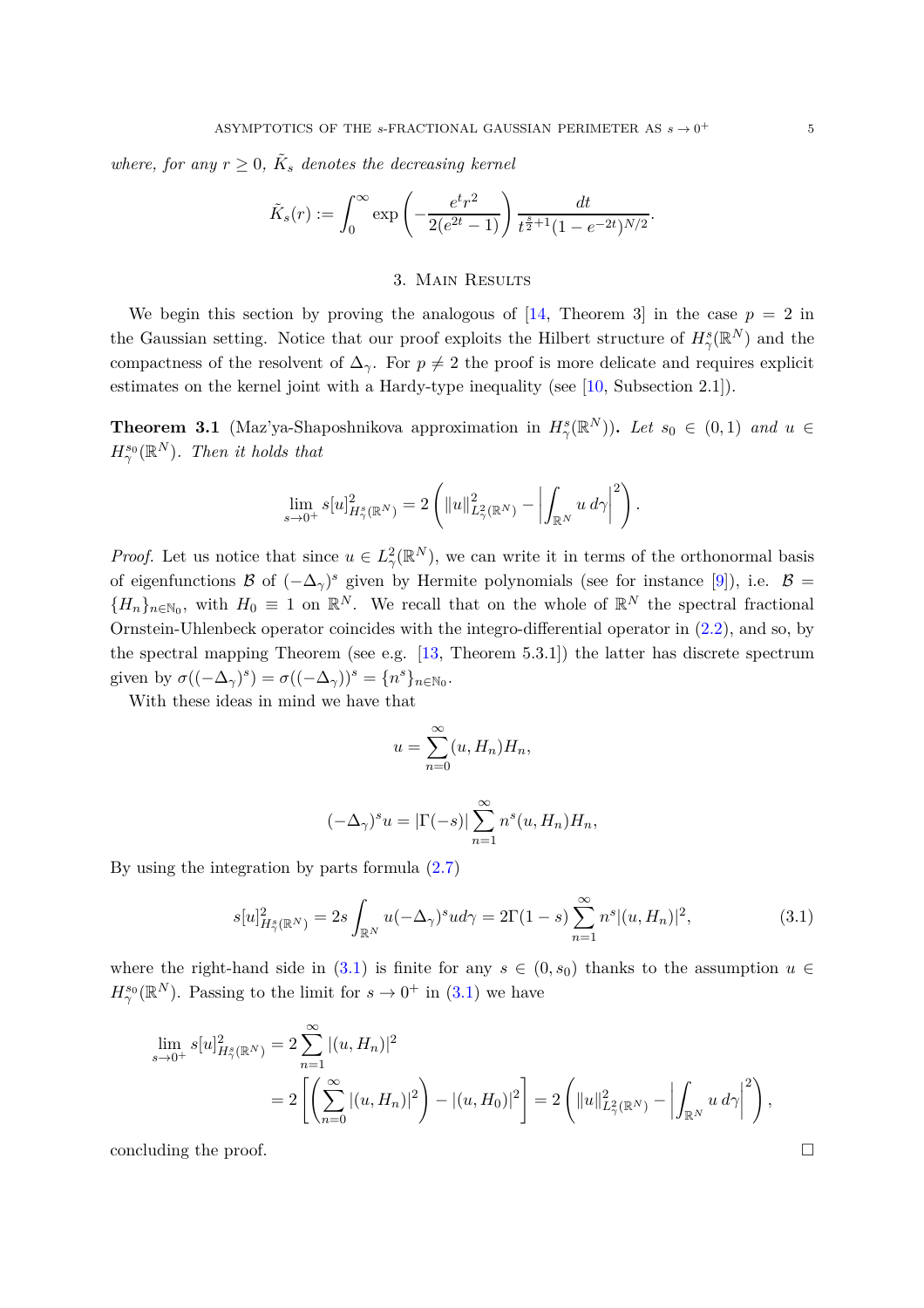**Remark 3.2.** We point out that Theorem [3.1](#page-4-1) is sufficient to prove our Main Theorem when  $\Omega = \mathbb{R}^N$ . Indeed, by choosing  $u = \chi_E$ , where *E* is a measurable set with  $P_{s_0}^{\gamma}(E) < \infty$  for some  $s_0 \in (0, 1)$ , we get

$$
\lim_{s \to 0^+} s P_s^{\gamma}(E) = \lim_{s \to 0^+} \frac{s}{2} [\chi_E]_{H^{\frac{s}{2}}_\gamma(\mathbb{R}^N)}^2 = \lim_{\sigma \to 0^+} \sigma [\chi_E]_{H^{\sigma}_{\gamma}(\mathbb{R}^N)}^2 = 2 \left( \gamma(E) - \gamma(E)^2 \right)
$$

$$
= 2 \gamma(E)(1 - \gamma(E)) = 2 \gamma(E) \gamma(E^c).
$$

The remaining part of the section is devoted to the proof of our Main Theorem in the general case.

<span id="page-5-0"></span>**Proposition 3.3.** Let  $\Omega \subset \mathbb{R}^N$  an open connected set with Lipschitz boundary and let  $E \subset \mathbb{R}^N$ *be measurable. If*  $P_{s_0}^{\gamma}(E; \Omega) < \infty$  *for some*  $s_0 \in (0, 1)$  *then* 

<span id="page-5-4"></span>
$$
\limsup_{s \to 0^+} s P_s^{\gamma}(E; \Omega) \le 2[\gamma(E)\gamma(\Omega \setminus E) + \gamma(E \cap \Omega)\gamma(E^c \cap \Omega^c)].
$$
\n(3.2)

*Proof.* We split

$$
K_s(x,y) = \int_0^1 \frac{M_t(x,y)}{t^{\frac{s}{2}+1}} dt + \int_1^\infty \frac{M_t(x,y)}{t^{\frac{s}{2}+1}} dt.
$$

For the first term we have

<span id="page-5-2"></span>
$$
\int_0^1 \frac{M_t(x,y)}{t^{\frac{s}{2}+1}} dt \le \int_0^1 \frac{M_t(x,y)}{t^{\frac{s_0}{2}+1}} dt \le \int_0^\infty \frac{M_t(x,y)}{t^{\frac{s_0}{2}+1}} dt = K_{s_0}(x,y),\tag{3.3}
$$

for any  $x, y \in \mathbb{R}^N$  and  $s \leq s_0$ . To handle the second term, we write

$$
M_t(x, y) = \frac{\exp(\phi_t(x, y))}{(1 - e^{-2t})^{N/2}}.
$$

and estimate

<span id="page-5-1"></span>
$$
\exp\left(\phi_t(x,y)\right)\gamma(x)\gamma(y) = \exp\left(-\frac{e^{-t}|x-y|^2 + (|x|^2 + |y|^2)(e^{-2t} - e^{-t})}{2(1 - e^{-2t})}\right)\gamma(x)\gamma(y)
$$

$$
= \exp\left(-\frac{e^{-t}|x-y|^2}{2(1 - e^{-2t})}\right)\exp\left(-\frac{(|x|^2 + |y|^2)(e^{-2t} - e^{-t})}{2(1 - e^{-2t})}\right)\gamma(x)\gamma(y)
$$

$$
\leq \frac{1}{(2\pi)^N}\exp\left(-\frac{|x|^2 + |y|^2}{2}\left(\frac{e^{-2t} - e^{-t}}{1 - e^{-2t}} + 1\right)\right)
$$

$$
= \frac{1}{(2\pi)^N}\exp\left(-\frac{|x|^2 + |y|^2}{2}\frac{1}{1 + e^{-t}}\right),\tag{3.4}
$$

for any  $t > 0$  and  $x, y \in \mathbb{R}^N$ . Now, we split again

$$
\int_1^{\infty} \frac{M_t(x, y)}{t^{\frac{s}{2}+1}} dt = \int_1^{1/s} \frac{M_t(x, y)}{t^{\frac{s}{2}+1}} dt + \int_{1/s}^{\infty} \frac{M_t(x, y)}{t^{\frac{s}{2}+1}} dt.
$$

Using  $(3.4)$  we have

<span id="page-5-3"></span>
$$
s\gamma(x)\gamma(y)\int_{1}^{1/s}\frac{M_t(x,y)}{t^{\frac{s}{2}+1}}dt \le \frac{s}{(2\pi)^N}\frac{1}{(1-e^{-2})^{N/2}}\exp\left(-\frac{|x|^2+|y|^2}{2}\frac{1}{1+e^{-1}}\right)\int_{1}^{1/s}\frac{dt}{t^{\frac{s}{2}+1}} = \frac{1}{(2\pi)^N}\frac{2}{(1-e^{-2})^{N/2}}\left(1-s^{s/2}\right)\exp\left(-\frac{|x|^2+|y|^2}{2}\frac{1}{1+e^{-1}}\right)
$$
(3.5)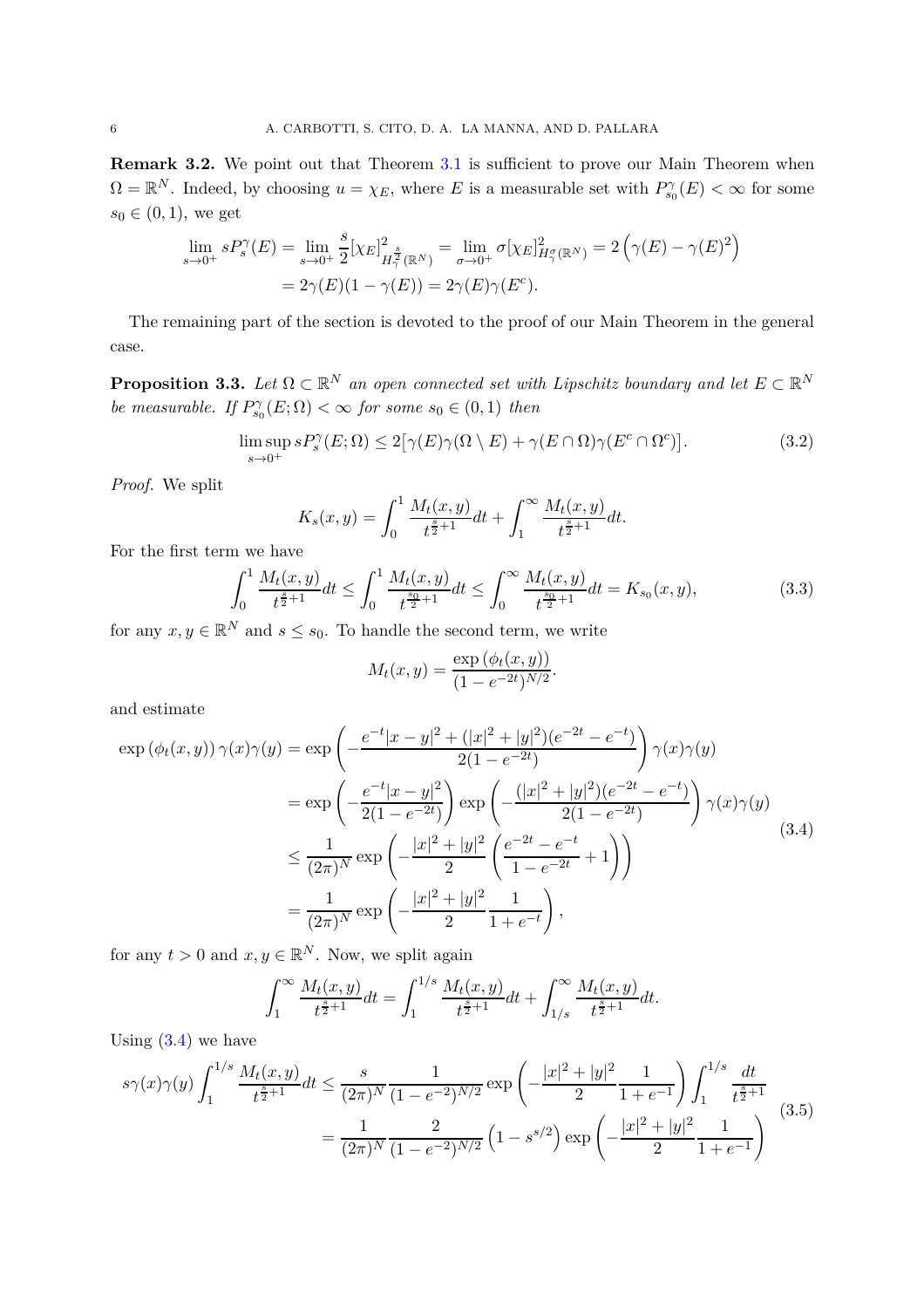and

<span id="page-6-1"></span>
$$
s\gamma(x)\gamma(y)\int_{1/s}^{\infty}\frac{M_t(x,y)}{t^{\frac{s}{2}+1}}dt \leq \frac{s}{(2\pi)^N}\int_{1/s}^{\infty}\exp\left(-\frac{|x|^2+|y|^2}{2}\frac{1}{1+e^{-t}}\right)\frac{dt}{t^{\frac{s}{2}+1}(1-e^{-2t})^{N/2}}\newline \leq \frac{s}{(2\pi)^N}\frac{1}{(1-e^{-\frac{2}{s}})^{N/2}}\exp\left(-\frac{|x|^2+|y|^2}{2}\frac{1}{1+e^{-\frac{1}{s}}}\right)\int_{1/s}^{\infty}\frac{dt}{t^{\frac{s}{2}+1}}\quad(3.6)
$$
\n
$$
=\frac{1}{(2\pi)^N}\frac{2}{(1-e^{-\frac{2}{s}})^{N/2}}\exp\left(-\frac{|x|^2+|y|^2}{2}\frac{1}{1+e^{-\frac{1}{s}}}\right)s^{s/2}.
$$

<span id="page-6-2"></span>By using  $(3.3)$ ,  $(3.5)$  and  $(3.6)$ , for any  $s \in (0, s_0)$  we obtain

*sP<sup>γ</sup>*

$$
P_s^{\gamma}(E;\Omega) \leq s P_{s_0}^{\gamma}(E;\Omega)
$$
  
+  $\frac{1}{(2\pi)^N} \frac{2}{(1 - e^{-2})^{N/2}} \left(1 - s^{s/2}\right) L_f(E \cap \Omega, E^c \cap \Omega)$   
+  $\frac{1}{(2\pi)^N} \frac{2}{(1 - e^{-2})^{N/2}} \left(1 - s^{s/2}\right) L_f(E \cap \Omega, E^c \cap \Omega^c)$   
+  $\frac{1}{(2\pi)^N} \frac{2}{(1 - e^{-2})^{N/2}} \left(1 - s^{s/2}\right) L_f(E \cap \Omega^c, E^c \cap \Omega)$   
+  $\frac{s^{s/2}}{(2\pi)^N} \frac{2}{(1 - e^{-2})^{N/2}} L_{g_s}(E \cap \Omega, E^c \cap \Omega)$   
+  $\frac{s^{s/2}}{(2\pi)^N} \frac{2}{(1 - e^{-2})^{N/2}} L_{g_s}(E \cap \Omega, E^c \cap \Omega^c)$   
+  $\frac{s^{s/2}}{(2\pi)^N} \frac{2}{(1 - e^{-2})^{N/2}} L_{g_s}(E \cap \Omega^c, E^c \cap \Omega)$ , (3.7)

where for *A*, *B* measurable and disjoint sets and for  $0 \leq h \in L^1(A \times B)$  we have used the notation

$$
L_h(A, B) = \int_A dx \int_B h(x, y) dy,
$$

with  $f(x,y) := \exp \left(-\frac{|x|^2 + |y|^2}{2}\right)$ 2  $\frac{1}{1+e^{-1}}$  and  $g_s(x,y) := \exp\left(-\frac{|x|^2+|y|^2}{2}\right)$ 2 1  $1+e^{-\frac{1}{s}}$  . To conclude, passing to the lim sup as  $s \to 0^+$  in [\(3.7\)](#page-6-2) it is easily seen that the first four terms in the right hand-side in [\(3.7\)](#page-6-2) vanish, and, using the dominated convergence Theorem, the last three ones approach exactly the right-hand side in  $(3.2)$ .

To complete the asymptotic estimate, we need an estimate from below for the liminf.

<span id="page-6-0"></span>**Proposition 3.4.** Let  $\Omega \subset \mathbb{R}^N$  be an open connected set with Lipschitz boundary. Then for any *measurable set*  $E \subset \mathbb{R}^N$  *it holds* 

<span id="page-6-3"></span>
$$
\liminf_{s \to 0^+} s P_s^{\gamma}(E; \Omega) \ge 2[\gamma(E)\gamma(\Omega \setminus E) + \gamma(E \cap \Omega)\gamma(E^c \cap \Omega^c)].
$$
\n(3.8)

*Proof.* Let  $\delta > 0$  and let  $R > 0$  be such that

$$
\gamma((E \cap \Omega) \cap B_R(0)) \ge \gamma(E \cap \Omega) - \delta, \quad \gamma((E^c \cap \Omega) \cap B_R(0)) \ge \gamma(E^c \cap \Omega) - \delta,
$$
  

$$
\gamma((E \cap \Omega^c) \cap B_R(0)) \ge \gamma(E \cap \Omega^c) - \delta, \quad \gamma((E^c \cap \Omega^c) \cap B_R(0)) \ge \gamma(E^c \cap \Omega^c) - \delta.
$$
 (3.9)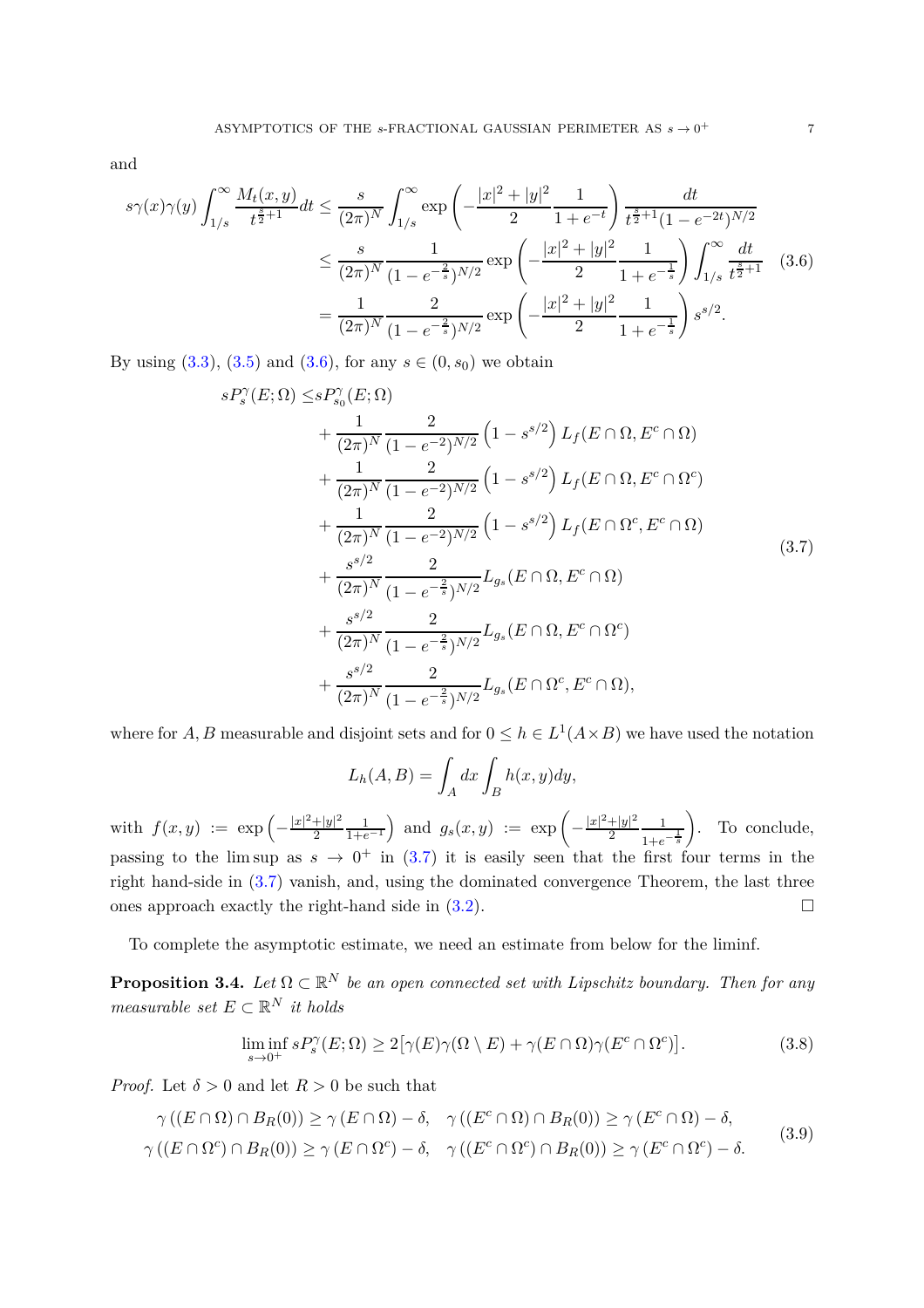<span id="page-7-0"></span>For any  $x, y \in B_R(0)$  it holds

$$
\exp(\phi_t(x,y)) \ge \exp\left(-\frac{e^{-2t}|x-y|^2}{2(1-e^{-2t})}\right) \ge \exp\left(-\frac{2e^{-2t}}{1-e^{-2t}}R^2\right),\tag{3.10}
$$

where  $\phi_t$  is as in [\(3.4\)](#page-5-1) and we used that  $|x - y|^2 \leq 4R^2$ . Since

$$
\frac{1}{(1 - e^{-2t})^{N/2}} > 1
$$

and the map

$$
t\mapsto \exp\left(-\frac{2e^{-2t}}{1-e^{-2t}}R^2\right)
$$

is increasing in  $(0, +\infty)$  and by  $(3.10)$  we get, for any  $x, y \in B_R(0)$ ,

$$
K_s(x,y) \ge \int_{1/s}^{\infty} \frac{M_t(x,y)}{t^{\frac{s}{2}+1}} dt
$$
  
\n
$$
\ge \int_{1/s}^{\infty} \frac{1}{t^{\frac{s}{2}+1}(1-e^{-2t})^{N/2}} \exp\left(-\frac{2e^{-2t}}{1-e^{-2t}}R^2\right) dt
$$
  
\n
$$
\ge \exp\left(-\frac{2e^{-2/s}}{1-e^{-2/s}}R^2\right) \int_{1/s}^{\infty} \frac{dt}{t^{\frac{s}{2}+1}} = \frac{2}{s} \exp\left(-\frac{2e^{-2/s}}{1-e^{-2/s}}R^2\right) s^{s/2}.
$$
\n(3.11)

We can now estimate from below  $sP_s^{\gamma}(E;\Omega)$ 

ˆ <sup>∞</sup>

$$
sP_s^{\gamma}(E;\Omega) \geq s \int_{(E\cap\Omega)\cap B_R(0)} d\gamma(x) \int_{(E^c\cap\Omega)\cap B_R(0)} K_s(x,y) d\gamma(y)
$$
  
+
$$
+ s \int_{(E\cap\Omega)\cap B_R(0)} d\gamma(x) \int_{(E^c\cap\Omega^c)\cap B_R(0)} K_s(x,y) d\gamma(y)
$$
  
+
$$
+ s \int_{(E\cap\Omega^c)\cap B_R(0)} d\gamma(x) \int_{(E^c\cap\Omega)\cap B_R(0)} K_s(x,y) d\gamma(y)
$$
  

$$
\geq 2 \exp\left(-\frac{2e^{-2/s}}{1-e^{-2/s}}R^2\right) s^{s/2} \left[\gamma((E\cap\Omega)\cap B_R(0))\gamma((E^c\cap\Omega)\cap B_R(0))\right]
$$
  
+
$$
\gamma((E\cap\Omega^c)\cap B_R(0))\gamma((E^c\cap\Omega)\cap B_R(0))\right]
$$
  

$$
\geq 2 \exp\left(-\frac{2e^{-2/s}}{1-e^{-2/s}}R^2\right) s^{s/2} \left[\left(\gamma(E\cap\Omega)-\delta\right)\left(\gamma(E^c\cap\Omega)-\delta\right)
$$
  
+
$$
\left(\gamma(E\cap\Omega^c)-\delta\right)\left(\gamma(E^c\cap\Omega^c)-\delta\right)
$$
  
+
$$
\left(\gamma(E\cap\Omega^c)-\delta\right)\left(\gamma(E^c\cap\Omega)-\delta\right)\right]
$$
  

$$
= 2 \exp\left(-\frac{2e^{-2/s}}{1-e^{-2/s}}R^2\right) s^{s/2}
$$
  

$$
\cdot \left[\gamma(E)\gamma(\Omega\setminus E)+\gamma(E\cap\Omega)\gamma(E^c\cap\Omega^c)+3\delta^2-(1+\gamma(\Omega))\delta\right]
$$
  

$$
\geq 2 \exp\left(-\frac{2e^{-2/s}}{1-e^{-2/s}}R^2\right) s^{s/2}
$$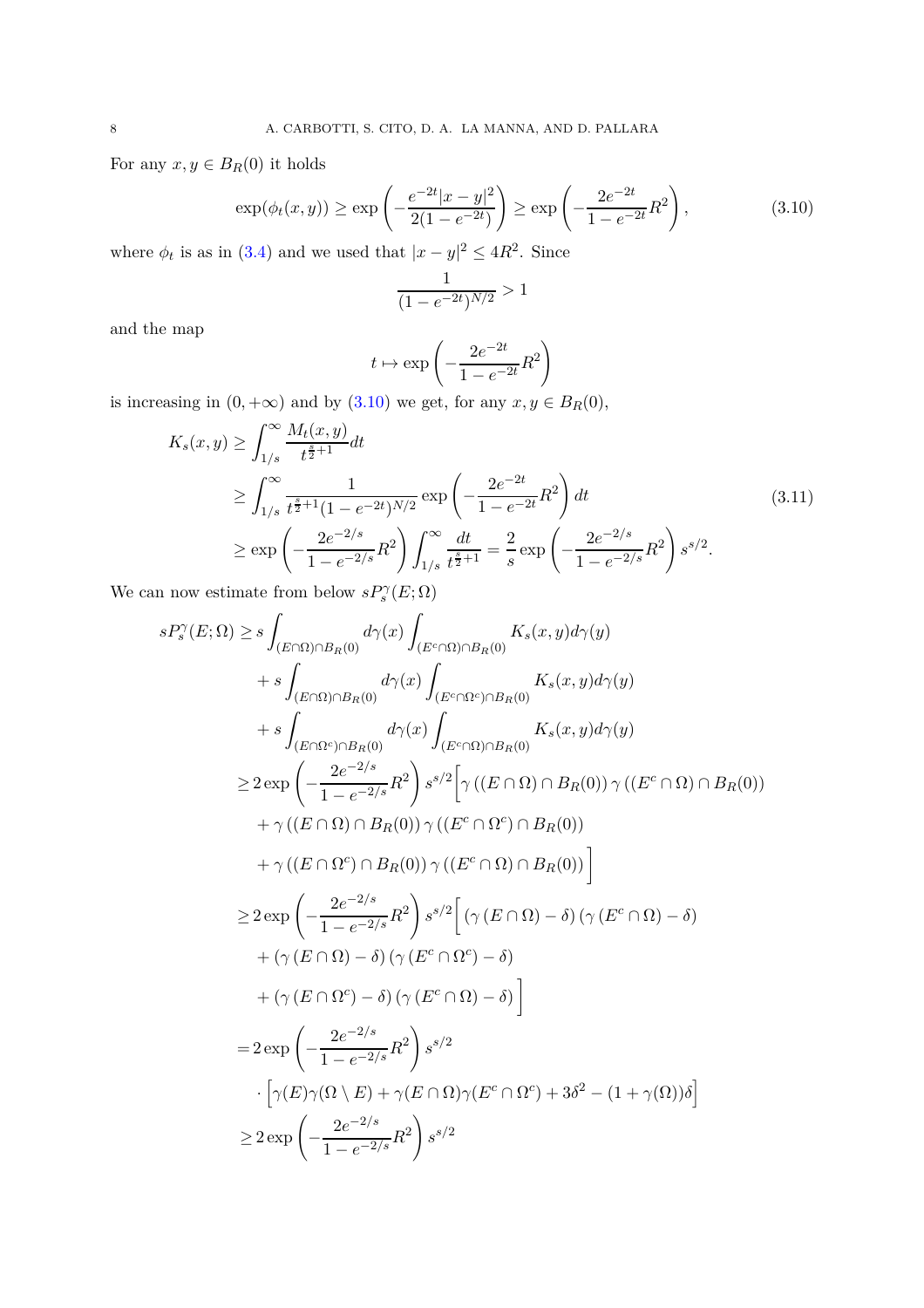$$
\cdot \left[ \gamma(E) \gamma(\Omega \setminus E) + \gamma(E \cap \Omega) \gamma(E^c \cap \Omega^c) + 3\delta^2 - 2\delta \right].
$$

By letting  $s \to 0^+$  we obtain

$$
\liminf_{s \to 0^+} s P_s^{\gamma}(E;\Omega) \ge 2 \left[ \gamma(E) \gamma(\Omega \setminus E) + \gamma(E \cap \Omega) \gamma(E^c \cap \Omega^c) + 3\delta^2 - 2\delta \right],
$$

thus we get  $(3.8)$  in view of the arbitrariness of  $\delta > 0$ .

*Proof of the Main Theorem.* It is an immediate consequence of Proposition [3.3](#page-5-0) and Proposition  $3.4.$ 

In the proof of our Main Theorem, the hypothesis  $P_{s_0}^{\gamma}(E;\Omega) < +\infty$  for some  $s_0 \in (0,1)$  is crucial (it is required to prove Proposition  $3.3$ ). Adapting  $[8, Example 2.10]$ , we show that there are measurable sets that do not satisfy that requirement.

**Example 3.5** (A measurable set with  $P_s^{\gamma}(E;\Omega) = +\infty$  for any  $s \in (0,1)$ ). Let us consider a decreasing sequence  $(\beta_k)_k \subset \mathbb{R}$  with  $\beta_k > 0$  for any  $k \in \mathbb{N}$  such that

$$
M:=\sum_{k=1}^{+\infty}\beta_k<+\infty
$$

but

$$
\sum_{k=1}^{+\infty}\beta_k^{1-s}=+\infty
$$

(in [\[8,](#page-11-7) Example 2.10] the authors suggest the possible choice  $\beta_1 = \frac{1}{\log^2 2}$  and  $\beta_k = \frac{1}{k \log^2 k}$  for any  $k \geq 2$ ). Let us define

$$
\Omega := (0, M) \subset \mathbb{R}, \quad \sigma_m := \sum_{k=1}^m \beta_k, \quad I_m := (\sigma_m, \sigma_{m+1}), \quad E := \bigcup_{j=1}^{+\infty} I_{2j}.
$$

We claim that  $P_s^{\gamma}(E; \Omega) = +\infty$  for any  $s \in (0, 1)$ . By recalling that  $E \subset \Omega$  it holds

$$
P_s^{\gamma}(E;\Omega) = P_s^{\gamma}(E) \ge C_{1,s} \sum_{j=1}^{+\infty} \int_{\sigma_{2j}}^{\sigma_{2j+1}} d\gamma(x) \int_{\sigma_{2j+1}}^{\sigma_{2j+2}} \frac{d\gamma(y)}{|x-y|^{1+s}}
$$
  
\n
$$
\ge \frac{1}{2\pi} \frac{e^{-M^2}}{s(1-s)} \sum_{j=1}^{+\infty} \left[ (\sigma_{2j+2} - \sigma_{2j+1})^{1-s} + (\sigma_{2j+1} - \sigma_{2j})^{1-s} - (\sigma_{2j+2} - \sigma_{2j})^{1-s} \right]
$$
  
\n
$$
= \frac{1}{2\pi} \frac{e^{-M^2}}{s(1-s)} \sum_{j=1}^{+\infty} \left[ \beta_{2j+2}^{1-s} + \beta_{2j+1}^{1-s} - (\beta_{2j+2} + \beta_{2j+1})^{1-s} \right]
$$

where in the first inequality we used  $(2.8)$ , while in the second inequality we used that  $C_{1,s} \geq 1$ , the boundedness from below of the Gaussian weights in  $(\sigma_{2j}, \sigma_{2j+1}) \times (\sigma_{2j+1}, \sigma_{2j+2})$  for any  $j \geq 1$  and that for  $a < b \leq c < d$ 

$$
\int_a^b dx \int_c^d \frac{dy}{|x-y|^{1+s}} = \frac{1}{s(1-s)} \left[ (c-a)^{1-s} + (d-b)^{1-s} - (c-b)^{1-s} - (d-a)^{1-s} \right].
$$

Since the map  $t \mapsto (1 + t)^{1-s}$  is concave in [0, 1), it holds

$$
1 + t^{1-s} - (1+t)^{1-s} \ge st^{1-s}.
$$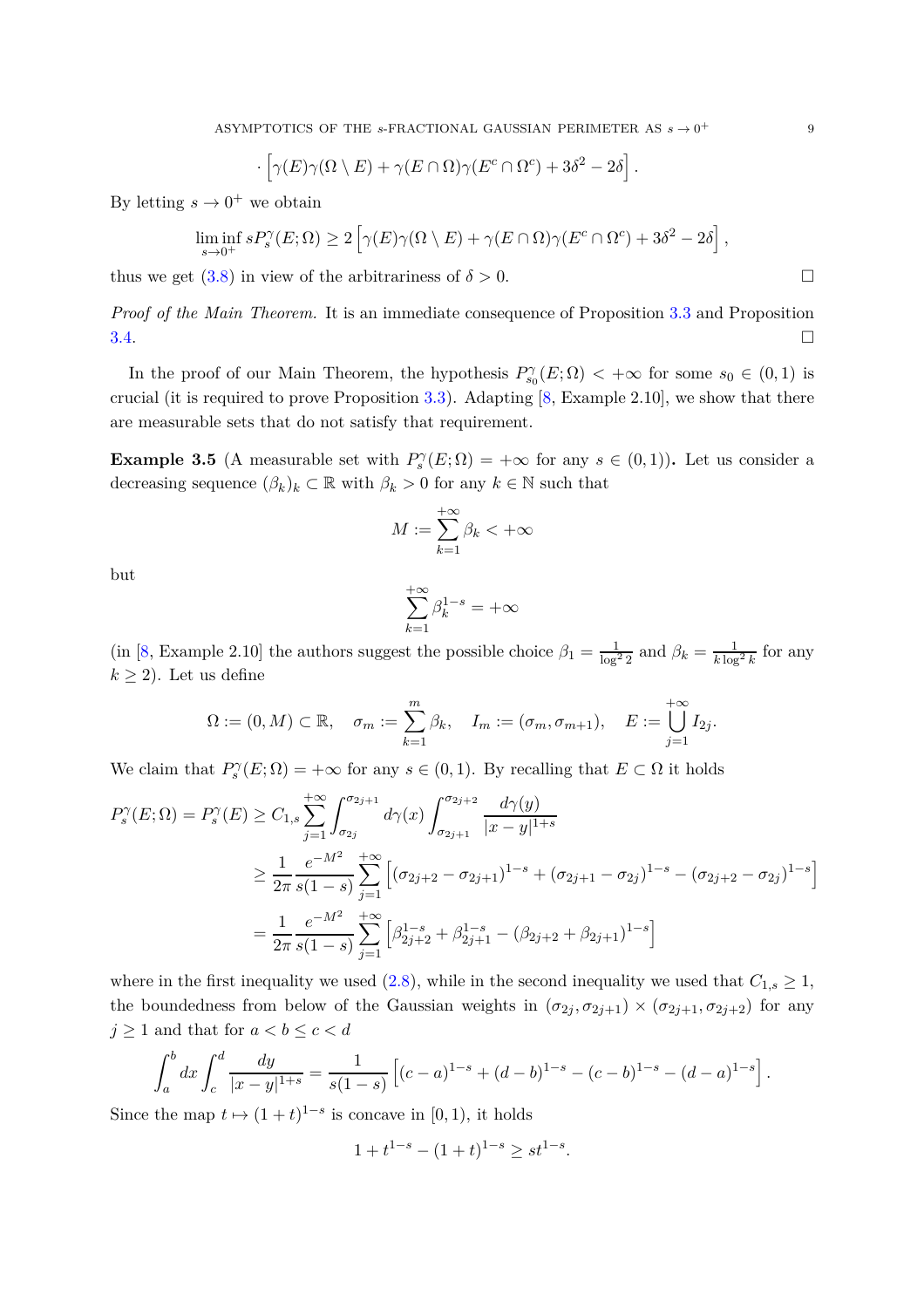By the choice  $t = \frac{\beta_{2j+2}}{\beta_{2j+1}}$  $\frac{\beta_{2j+2}}{\beta_{2j+1}}$  we get

$$
\beta_{2j+2}^{1-s} + \beta_{2j+1}^{1-s} - (\beta_{2j+2} + \beta_{2j+1})^{1-s} \ge s\beta_{2j+2}^{1-s}
$$

and so

$$
P_s^{\gamma}(E; \Omega) \ge \frac{1}{2\pi} \frac{e^{-M^2}}{1-s} \sum_{j=1}^{+\infty} \beta_{2j+2}^{1-s} = +\infty,
$$

concluding the proof of the claim.

Now we state some properties of the set function  $\mu$ .

**Proposition 3.6.**  $\mu$  *is subadditive on*  $\mathcal{E}$ *, i.e.*  $\mu(E \cup F) \leq \mu(E) + \mu(F)$  *for any*  $E, F \in \mathcal{E}$ *;*  $\mu$  *is not monotone with respect to inclusions.*

*Proof.* To show the subadditivity, we proceed as in the proof of  $[8,$  Proposition 2.1]; to show the lack of monotonicity, it is sufficient to choose as  $E$  a small ball contained in  $\Omega$  or a halfspace such that  $\mathcal{H}^{N-1}(\partial E \cap \Omega) > 0$  and  $F = \mathbb{R}$ *N* . □

Notice that  $\mu$  is not additive. Indeed, if  $\Omega = \mathbb{R}^N$ , then, for any pair of measurable disjoint sets  $A, B \subset \mathbb{R}^N$ 

$$
\mu(A \cup B) = 2\gamma(A \cup B)\gamma(A^c \cap B^c) = 2(\gamma(A) + \gamma(B))(1 - \gamma(A) - \gamma(B))
$$
  
= 2\gamma(A)(1 - \gamma(A)) + 2\gamma(B)(1 - \gamma(B)) - 4\gamma(A)\gamma(B)  
= 2\gamma(A)\gamma(A^c) + 2\gamma(B)\gamma(B^c) - 4\gamma(A)\gamma(B) = \mu(A) + \mu(B) - 4\gamma(A)\gamma(B).

Otherwise, if  $\Omega \neq \mathbb{R}^N$ , we proceed as in the proof [\[8,](#page-11-7) Proposition 2.3] by using the following result.

<span id="page-9-0"></span>**Lemma 3.7.** For any  $A, B \subset \mathbb{R}^N$  measurable disjoint sets there exists  $C = C(A, B) > 0$  such *that*

$$
sL^\gamma_s(A,B)\geq C,
$$

*for any*  $s \in (0, 1)$ *.* 

*Proof.* We firstly assume that *A*, *B* are bounded and fix *R >* 0 sufficiently large such that  $A, B \subset B_R$ . We have

$$
sL_s^{\gamma}(A,B) \ge s \int_A d\gamma(x) \int_B d\gamma(y) \int_1^{\infty} \frac{M_t(x,y)}{t^{\frac{2}{2}+1}} dt
$$
  
\n
$$
\ge s \int_A d\gamma(x) \int_B d\gamma(y) \int_1^{\infty} \exp\left(-\frac{e^{-2t}(|x|^2+|y|^2)-2e^{-t}(x,y)}{2(1-e^{-2t})}\right) \frac{dt}{t^{\frac{2}{2}+1}}
$$
  
\n
$$
\ge s \int_A d\gamma(x) \int_B d\gamma(y) \int_1^{\infty} \exp\left(-\frac{e^{-2t}|x-y|^2}{2(1-e^{-2t})}\right) \frac{dt}{t^{\frac{2}{2}+1}}
$$
  
\n
$$
\ge s \exp\left(-\frac{2R^2}{(e^2-1)}\right) \int_A d\gamma(x) \int_B d\gamma(y) \int_1^{\infty} \frac{dt}{t^{\frac{2}{2}+1}}
$$
  
\n
$$
= 2 \exp\left(-\frac{2R^2}{(e^2-1)}\right) \gamma(A)\gamma(B) =: C(A,B).
$$
 (3.12)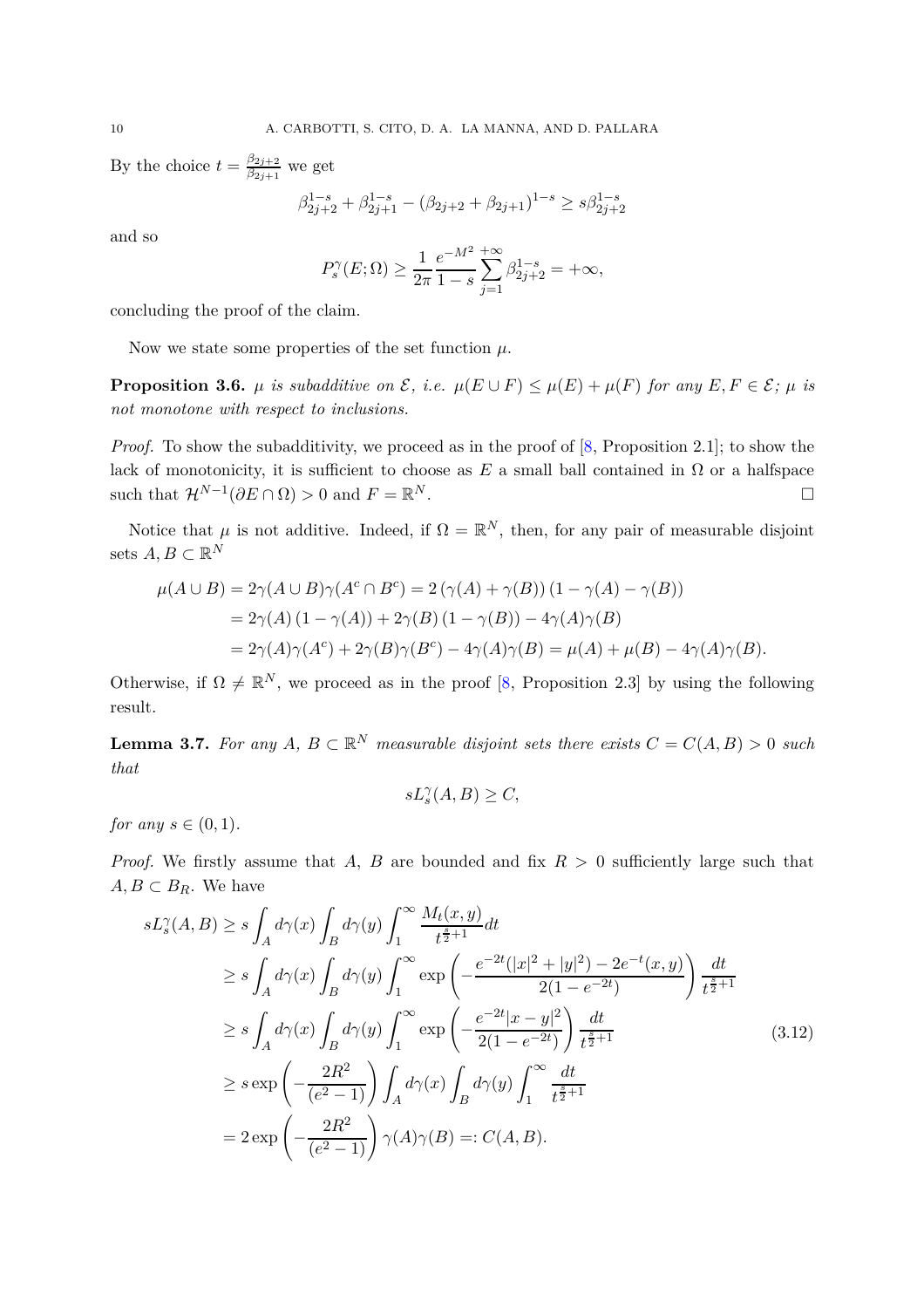If *A*, *B* are unbounded we simply have

$$
sL_s^{\gamma}(A,B) \ge sL_s^{\gamma}(A \cap B_R, B \cap B_R) \ge C
$$

for any  $s \in (0,1)$  and  $R > 0$ .

<span id="page-10-0"></span>**Remark 3.8.** We notice that, even if we add in Lemma [3.7](#page-9-0) the hypothesis of strictly positive distance between *A* and *B*, the result is left unchanged.

## 4. Final remarks

We conclude by studying the asymptotics for  $s \to 0^+$  even for the fractional perimeter defined in [\[7\]](#page-11-8)

$$
\mathcal{J}_s^{\lambda}(E;\Omega) := \int_{E\cap\Omega} d\lambda(x) \int_{E^c\cap\Omega} \frac{d\lambda(y)}{|x - y|^{N+s}} + \int_{E\cap\Omega^c} d\lambda(x) \int_{E^c\cap\Omega^c} \frac{d\lambda(y)}{|x - y|^{N+s}} + \int_{E\cap\Omega^c} d\lambda(x) \int_{E^c\cap\Omega} \frac{d\lambda(y)}{|x - y|^{N+s}},
$$
\n(4.1)

We recall that the functional  $(4.1)$  is linked to  $(1.1)$  by the fact that they have the same Γlimit by multiplying by  $1 - s$  and letting  $s \to 1^-$  ([\[5,](#page-11-1) Main Theorem]); this depends on the fact that  $K_s(x, y)\gamma(x)\gamma(y)$  and  $\frac{\lambda(x)\lambda(y)}{|x-y|^{N+s}}$  approach the Dirac delta in the same way, up to a multiplicative constant, when  $|x - y| \to 0$ . Nevertheless, definition [\(4.1\)](#page-10-1) is somehow unnatural, because it is not linked to functional calculus as  $(1.1)$ . Therefore, we can say that  $(1.1)$  is the fractional counterpart of the Gaussian perimeter [\(2.5\)](#page-3-2), and we can refer to it as "Fractional Gaussian perimeter", while [\(4.1\)](#page-10-1) is a weighted version of the fractional perimeter defined in [\[3\]](#page-11-13), and we can refer to it as "Gaussian fractional perimeter". As already said in Section [1](#page-0-0) for the Gaussian fractional perimeter the asymptotics for  $s \to 0^+$  is not meaningful. Indeed the following Proposition holds.

**Proposition 4.1.** For any measurable set E such that  $\mathcal{J}_{s_0}^{\lambda}(E;\Omega) < \infty$  for some  $s_0 \in (0,1)$  we *have*

$$
\lim_{s \to 0^+} s \mathcal{J}_s^{\lambda}(E; \Omega) = 0.
$$

*Proof.* Let *A*, *B* be measurable and disjoint sets such that  $L_{s_0}^{\lambda}(A, B) < \infty$  for some  $s_0 \in (0, 1)$ , where

$$
L_{\sigma}^{\lambda}(A, B) := \int_{A} d\lambda(x) \int_{B} \frac{d\lambda(y)}{|x - y|^{N + \sigma}}.
$$

Then, for any  $s \in (0, s_0)$  we have

$$
L_s^{\lambda}(A, B) = \iint_{(A \times B) \cap \{|x - y| \ge 1\}} \frac{d\lambda(y)}{|x - y|^{N+s}} d\lambda(x) + \iint_{(A \times B) \cap \{|x - y| < 1\}} \frac{d\lambda(y)}{|x - y|^{N+s}} d\lambda(x)
$$
  
\n
$$
\le \lambda(A)\lambda(B) + \iint_{(A \times B) \cap \{|x - y| < 1\}} \frac{d\lambda(y)}{|x - y|^{N+s_0}} d\lambda(x)
$$
  
\n
$$
\le \lambda(A)\lambda(B) + L_{s_0}^{\lambda}(A, B) < \infty.
$$
\n(4.2)

Therefore

<span id="page-10-2"></span>
$$
\lim_{s \to 0^+} s L_s^{\lambda}(A, B) = 0.
$$
\n(4.3)

<span id="page-10-1"></span>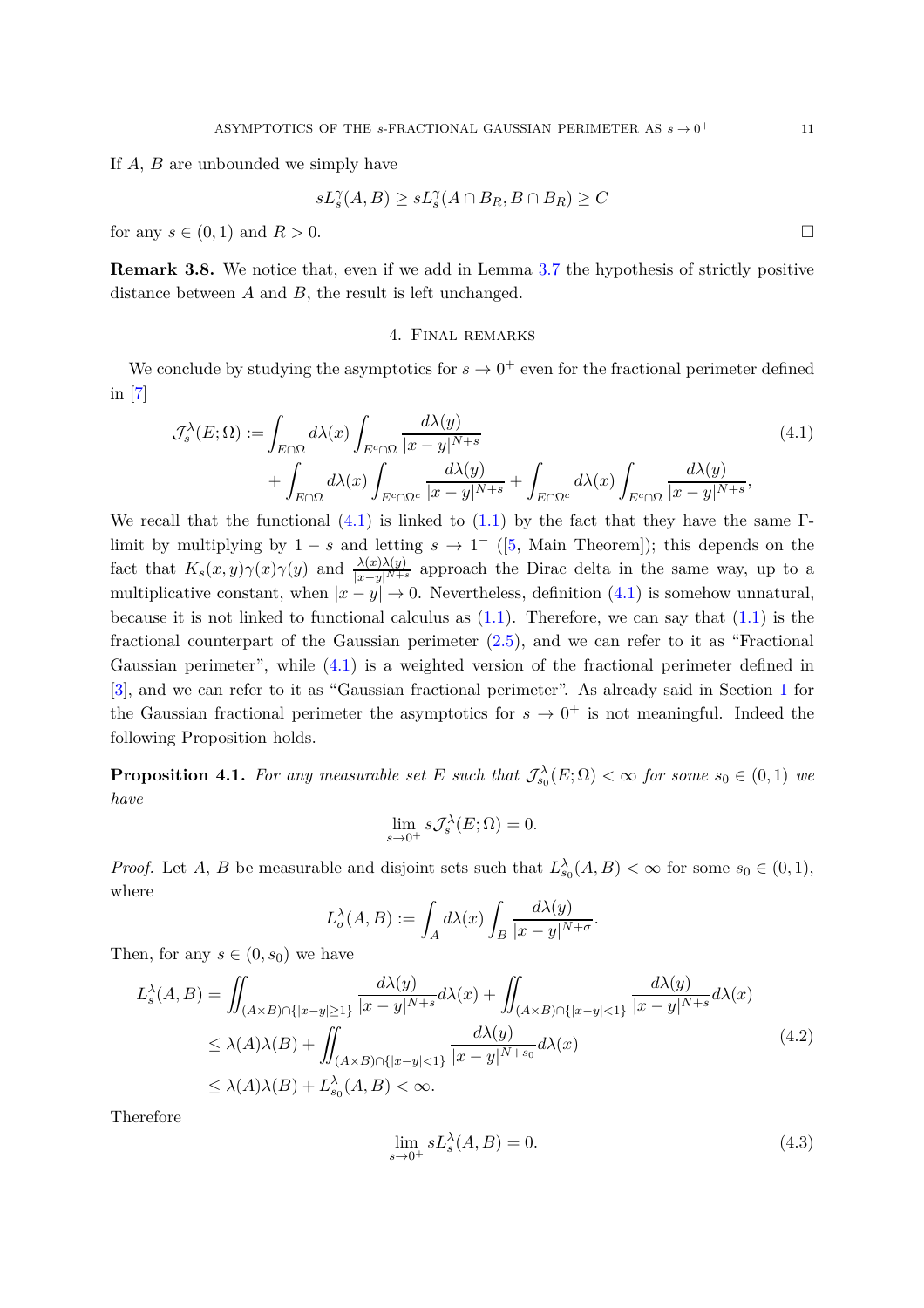By applying [\(4.3\)](#page-10-2) to the couples of sets  $(E \cap \Omega, E^c \cap \Omega)$ ,  $(E \cap \Omega, E^c \cap \Omega^c)$ ,  $(E \cap \Omega^c, E^c \cap \Omega)$ , we completely prove the claim.

**Remark 4.2.** We notice that even in this case we cannot drop the condition  $\mathcal{J}_{s_0}^{\lambda}(E;\Omega) < \infty$ for some  $s_0 \in (0,1)$ . Indeed [\[8,](#page-11-7) Example 2.10] still works with

$$
\mathcal{J}_s^{\lambda}(E;\Omega) \ge \frac{1}{2\pi} \frac{e^{-\frac{M^2}{2}}}{1-s} \sum_{j=1}^{+\infty} \beta_{2j+2}^{1-s} = +\infty,
$$

for any  $s \in (0, 1)$ .

## **Funding.**

A.C. has been partially supported by the TALISMAN project Cod. ARS01-01116. S.C. has been partially supported by the ACROSS project CUPF36C18000210005. D.A.L. has been supported by the Academy of Finland grant 314227. D.P. is member of G.N.A.M.P.A. of the Italian Istituto Nazionale di Alta Matematica (INdAM) and has been partially supported by the PRIN 2015 MIUR project 2015233N54.

#### <span id="page-11-0"></span>**REFERENCES**

- <span id="page-11-2"></span>[1] L. Ambrosio, G. De Philippis, and L. Martinazzi, *Gamma-convergence of nonlocal perimeter functionals*, Manuscripta Math. **134** (2011), no. 3-4, 377–403.
- <span id="page-11-3"></span>[2] J. Bourgain, H. Brezis, and P. Mironescu, *Another look at Sobolev spaces*, Optimal control and partial differential equations (2001), 439–455.
- <span id="page-11-13"></span>[3] L. Caffarelli, J.-M. Roquejoffre, and O. Savin, *Nonlocal minimal surfaces*, Comm. Pure Appl. Math. **63** (2010), no. 9, 1111–1144.
- <span id="page-11-4"></span>[4] L. Caffarelli and E. Valdinoci, *Uniform estimates and limiting arguments for nonlocal minimal surfaces*, Calc. Var. Partial Differential Equations **41** (2011), no. 1-2, 203–240.
- <span id="page-11-1"></span>[5] A. Carbotti, S. Cito, D. A. La Manna, and D. Pallara, *Gamma Convergence of Gaussian Fractional Perimeter*, Submitted Paper (2021), available at <https://arxiv.org/pdf/2103.16598.pdf>.
- <span id="page-11-5"></span>[6] J. Dávila, *On an open question about functions of bounded variation*, Calc. Var. Partial Differential Equations **15** (2002), no. 4, 519–527.
- <span id="page-11-8"></span>[7] A. De Rosa and D. A. La Manna, *A nonlocal approximation of the Gaussian perimeter: Gamma convergence and Isoperimetric properties*, Commun. Pure Appl. Anal. (to appear), available at <https://arxiv.org/pdf/2011.07544.pdf>.
- <span id="page-11-7"></span>[8] S. Dipierro, A. Figalli, G. Palatucci, and E. Valdinoci, *Asymptotics of the s-perimeter as*  $s \searrow 0$ , Discrete Contin. Dyn. Syst. **33** (2013), no. 7, 2777–2790.
- <span id="page-11-11"></span>[9] A. Erdélyi, W. Magnus, F. Oberhettinger, and F. G. Tricomi, *Higher transcendental functions. Vol. II*, Robert E. Krieger Publishing Co., Inc., Melbourne, Fla., 1981. Based on notes left by Harry Bateman; Reprint of the 1953 original.
- <span id="page-11-10"></span>[10] R. L. Frank and R. Seiringer, *Non-linear ground state representations and sharp Hardy inequalities*, J. Funct. Anal. **255** (2008), no. 12, 3407–3430.
- <span id="page-11-6"></span>[11] L. Lombardini, *Fractional perimeters from a fractal perspective*, Adv. Nonlinear Stud. **19** (2019), no. 1, 165–196.
- <span id="page-11-9"></span>[12] A. Lunardi, G. Metafune, and D. Pallara, *The Ornstein-Uhlenbeck semigroup in finite dimensions*, Philos. Trans. R. Soc. Lond. Ser. A Math. Phys. Eng. Sci. **378** (2020).
- <span id="page-11-12"></span>[13] C. Martínez Carracedo and M. Sanz Alix, *The theory of fractional powers of operators*, North-Holland Mathematics Studies, vol. 187, North-Holland Publishing Co., Amsterdam, 2001.